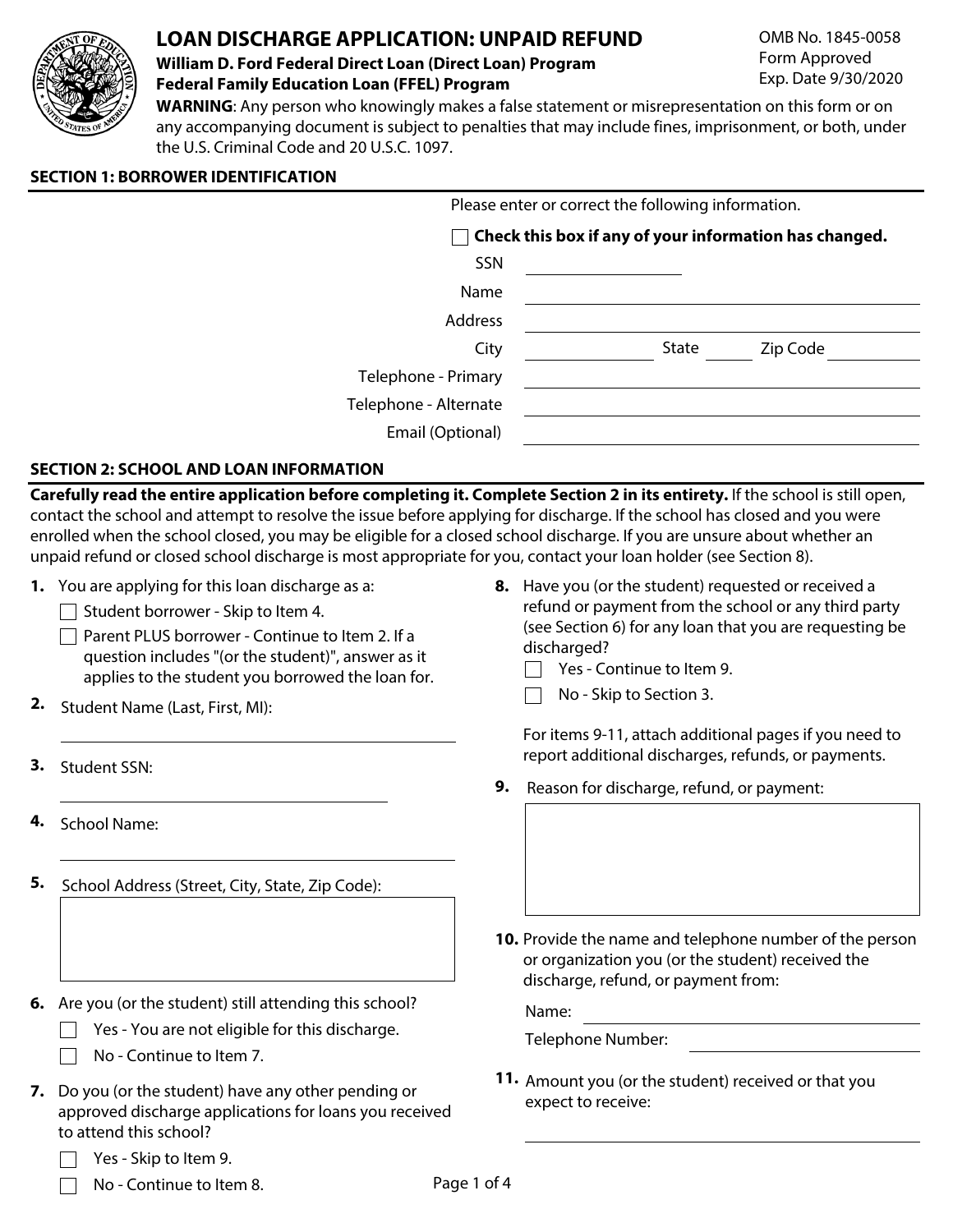#### **SECTION 3: REFUND INFORMATION**

**If you are unable to provide any of the requested information, write "Don't Know". Attach a copy of any documentation that supports your responses to Items 14 through 18**. Examples of documentation may include the school's catalog or refund policy, tuition bills, enrollment contracts, student account statements, registration forms, withdrawal forms, attendance records, or any correspondence from the school that contains information about the refund you believe the school owes you.

| 12. Do you have documentation from the school showing |
|-------------------------------------------------------|
| the amount of the unpaid refund?                      |

- Yes Attach the documentation and continue to Item 13.
- $\Box$  No Skip to Item 14.

**13.** Do you believe that the amount of the refund shown in the documentation is correct?

 $\Box$  Yes - Sign and date the application in Section 4, then send it and any documentation to the address in Section 8.

No - Continue to Item 14.

Don't Know - Continue to Item 14.

- **14.** What amount do you believe the school owes you?
- **15.** Why do you believe the school owes you this amount?

**16.** Dates that you (or the student) attended the school:

**OR**

First Date:

Last Date:

Never Attended Don't Know

- **17.** Enter the name of the program of study that you (or the student) were enrolled in at the school:
- **18.** If the last date of enrollment was **on or after October 7, 2000,** enter the total amount of the federal grants and loans received for any part of the period of enrollment you received the loan for:

**Note:** If the last date of enrollment was before October 7, 2000, contact your loan holder (see Section 8) for information about the documentation you must provide.

Sign and date the form in Section 4, then send it and any documentation to the address in Section 8.

#### **SECTION 4: BORROWER CERTIFICATIONS, ASSIGNMENT, AND AUTHORIZATION**

#### **I certify** that:

- I (or the student) directly received the loan funds I am requesting be discharged, or they were applied as a credit to my or to the student's school account to pay the amount owed to the school.
- I (or the student) did not attend the school, withdrew from the school, or was terminated from the school within a time frame that meant I should have received a refund of some or all of the loan funds.
- Except as indicated in Section 2, Items 7 through 11, I have not received this refund, or any benefit of a refund I should have received, from the school or any third party (see Section 6).
- I have read and agree to the terms and conditions for loan discharge, as specified in Section 7.
- Under penalty of perjury, all of the information I have provided on this application and in any accompanying documentation is true and accurate to the best of my knowledge and belief.

By signing this application, **I assign and transfer** to the U.S. Department of Education (the Department) any right I have to a refund on the amount discharged from the school and/or from any owners, affiliates, or assignees of the school, and from any third party that pays claims for a refund because of the actions of the school.

**I authorize** the organization I submit this request to and its agents to contact me regarding my request or my loans at the cellular telephone number that I provide now or in the future using automated telephone dialing equipment or artificial or prerecorded voice or text messages.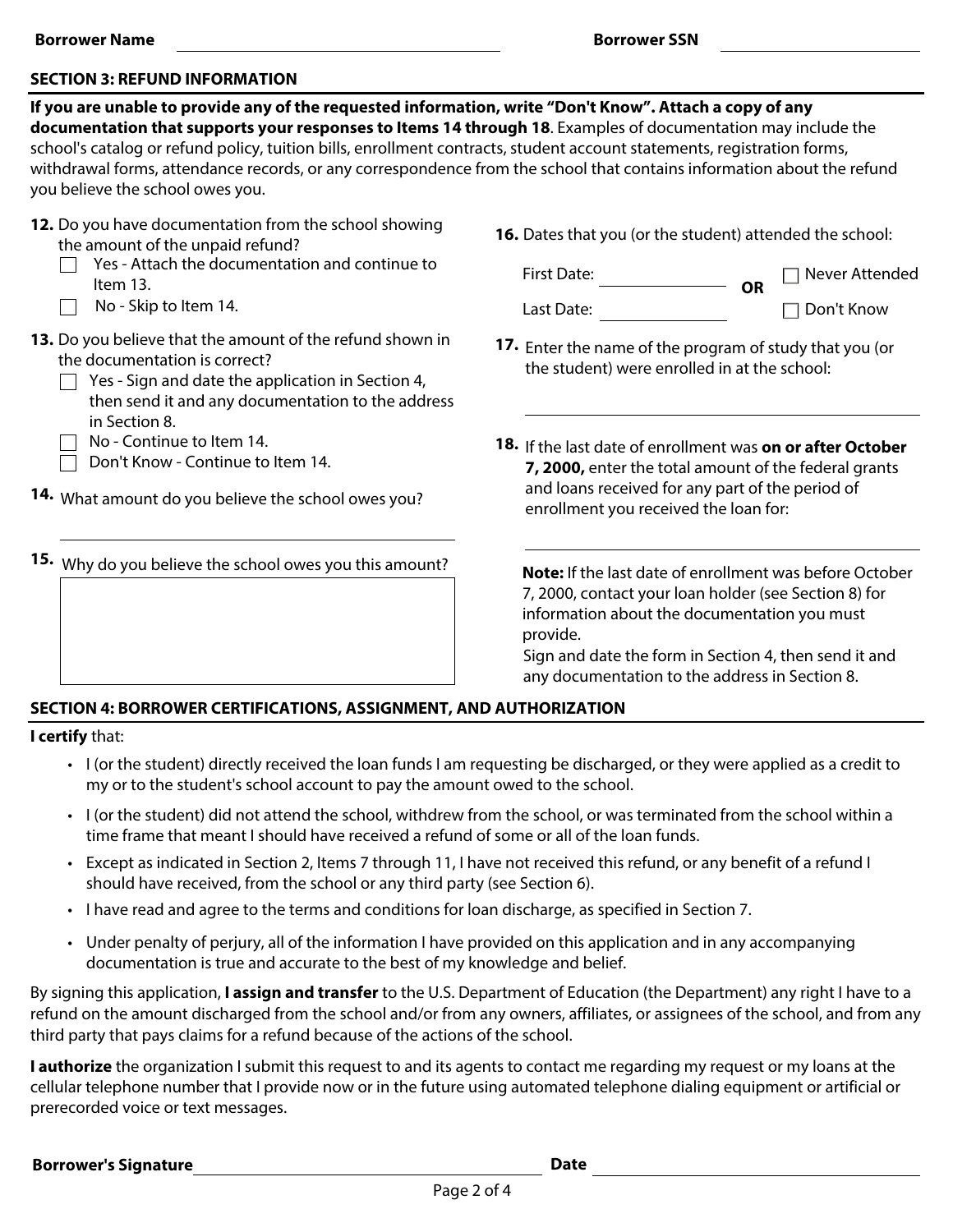## **SECTION 5: INSTRUCTIONS FOR COMPLETING THE APPLICATION**

When completing this application, type or print using dark ink. Enter dates as month-day-year (mm-dd-yyyy). Use only numbers. Example: March 14, 2018 = 03-14-2018. If you need more space to answer any of the items, continue on separate sheets of paper and attach them to this application. Indicate the number of the Items you are answering. Include your name and Social Security Number (SSN) at the top of page 2 and on all attached pages. **Return the completed application and documentation to the address shown in Section 8.**

#### **SECTION 6: DEFINITIONS**

The **William D. Ford Federal Direct Loan (Direct Loan) Program** includes Federal Direct Stafford/Ford (Direct Subsidized) Loans, Federal Direct Unsubsidized Stafford/ Ford (Direct Unsubsidized) Loans, Federal Direct PLUS (Direct PLUS) Loans, and Federal Direct Consolidation (Direct Consolidation) Loans.

The **Federal Family Education Loan (FFEL) Program** includes Federal Stafford Loans (both subsidized and unsubsidized), Federal Supplemental Loans for Students (SLS), Federal PLUS Loans, and Federal Consolidation Loans.

The **holder** of your Direct Loan Program loans is the Department. The holder of your FFEL Program loans may be a lender, a guaranty agency, or the Department. The holder of your Perkins Loans may be a school or the Department. Your loan holder may use a servicer to handle billing and other communications related to your loans. References to "your loan holder" on this form mean either your loan holder or your servicer.

**If your loan is discharged**, this means that you (and any endorser) are not required to repay the remaining portion of the loan, and you will be reimbursed for any payments on the loan that you made voluntarily or through forced collection (for example, through wage garnishment or Treasury offset). For a consolidation loan, only the portion that represents the original loans you received and that are eligible for discharge will be discharged. The loan holder reports the discharge to all consumer reporting agencies to which the holder previously reported the status of the loan and requests the removal of any adverse credit history previously associated with the loan.

**The student** refers to the student the parent borrower obtained a Direct PLUS Loan or Federal PLUS Loan for.

**Program of study** means the instructional program leading to a degree or certificate you (or the student) were enrolled in.

**Third party** refers to any entity that may provide reimbursement for a refund owed by the school, such as a State or other entity offering a tuition recovery program.

### **SECTION 7: TERMS AND CONDITIONS FOR LOAN DISCHARGE BASED ON UNPAID REFUND**

Only loans made on or after January 1, 1986 are eligible for this type of discharge.

By signing this application, you are agreeing to provide, upon request, testimony, a sworn statement, or other documentation reasonably available to you that demonstrates to the satisfaction of the Department or its designee that you meet the qualifications for loan discharge, or that supports any statement you made on this application or in any accompanying documents.

# By signing this application, you are agreeing to cooperate with the Department or the Department's designee in any enforcement action related to this application.

Your application may be denied or your discharge may be revoked, if you fail to provide testimony, a sworn statement, or documentation upon request, or if you provide testimony, a sworn statement, or documentation that does not support the statements that you have made on this form or in any accompanying documents.

### **SECTION 8: WHERE TO SEND THE COMPLETED APPLICATION**

Return the completed application and any documentation to: (If no address is shown, return to your loan holder.)

If you need help completing this application, call: (If no telephone number is shown, call your loan holder.)